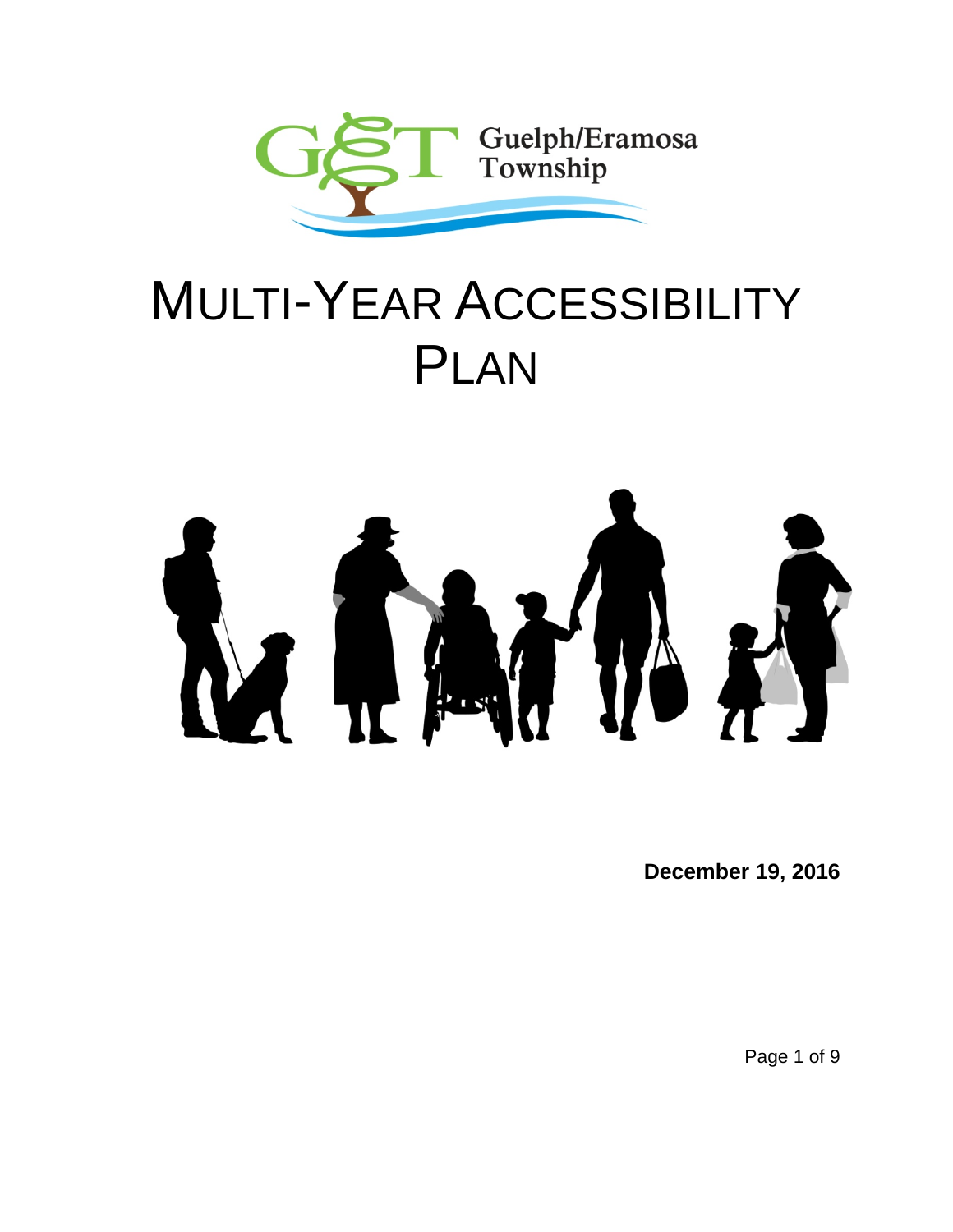#### **Commitment**

The Township of Guelph/Eramosa is committed to being responsive to the needs of its residents and to recognize the diverse needs of all residents. The Township of Guelph/Eramosa strives to provide services and facilities that are accessible.

This Multi-Year Accessibility Plan outlines our approach to ensuring an inclusive workplace and ensuring that our services are provided in an accessible manner for the public.

Our goal is to ensure accessibility for our employees and the public in our services and facilities.

#### **Obligations**

The Ontarians with Disabilities Act (ODA) requires public sector organizations to have an Accessibility Advisory Committee and develop an accessibility plan each year. Under the ODA municipalities must:

- Prepare an accessibility plan each year.
- Include people with disabilities in the planning process.
- Remove barriers over time.

The Accessibility for Ontarians with Disabilities Act (AODA) is the first law of its kind in Canada. Under the AODA, the Province is developing, implementing and enforcing accessibility standards. The goal of the act and the standards is to make the province accessible for all people with disabilities by 2025. The Multi-year Plan is based upon requirements under the AODA.

The AODA sets out the roadmap for an accessible Ontario by 2025. It contains standards in the following five areas:

- Customer Service
- Information and Communications
- Employment
- Transportation
- Built Environment

The Accessible Customer Service Standard came into effect in 2008. In 2011, the Province combined the Information and Communications, Employment and Transportation Standards into one regulation, the Integrated Accessibility Standards Regulation (IASR). The Built Environment Standard is still with the Ministry of Community and Social Services.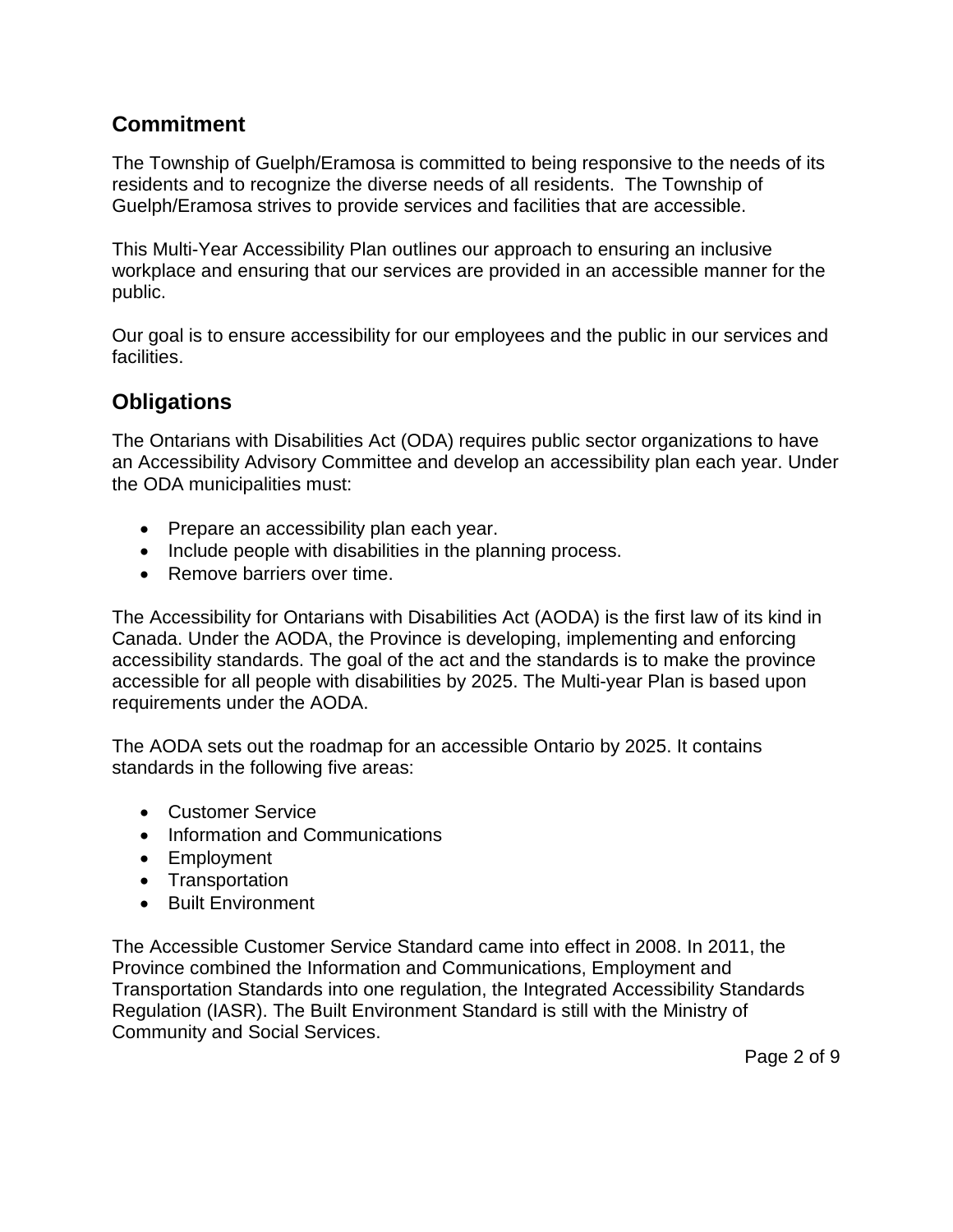## **Multi-Year Accessibility Plan Timeline and Deliverables**

#### **Outcomes**

- 1. People with disabilities will have access to accessible services.
- 2. People with disabilities will have access to alternative formats and communication supports.
- 3. A barrier-free recruitment process.
- 4. Greater accessibility in Township-owned facilities.

# **Approach**

- 1. Develop policies and procedures.
- 2. Incorporate accessibility into planning processes.
- 3. Train staff.
- 4. Engage the public in feedback.
- 5. Work to remove barriers to employment.
- 6. Continue to make facilities accessible.
- 7. Ensure there is access to information and communications.

# **2017- 2018**

- 1. Develop and implement Accessibility Plan for the 2018 Municipal Election.
- 2. Train current and new staff.
- 3. Continue to remove barriers to employment.
- 4. Continue to make sure that documents uploaded onto the Township website are accessible.
- 5. Continue to make facilities accessible in accordance with the County's Facility Accessibility Design Manual (FADM).
- 6. Continue to review feedback processes
- 7. Continue to provide and improve accessible formats and communication supports
- 8. Continue to consult with the County's Accessibility Advisory Committee when needed.

# **2019-2021**

- 1. Continue to remove barriers to employment.
- 2. Continue to make sure that documents uploaded onto the Township website are accessible.
- 3. Continue to make facilities accessible in accordance with the County's Facility Accessibility Design Manual (FADM).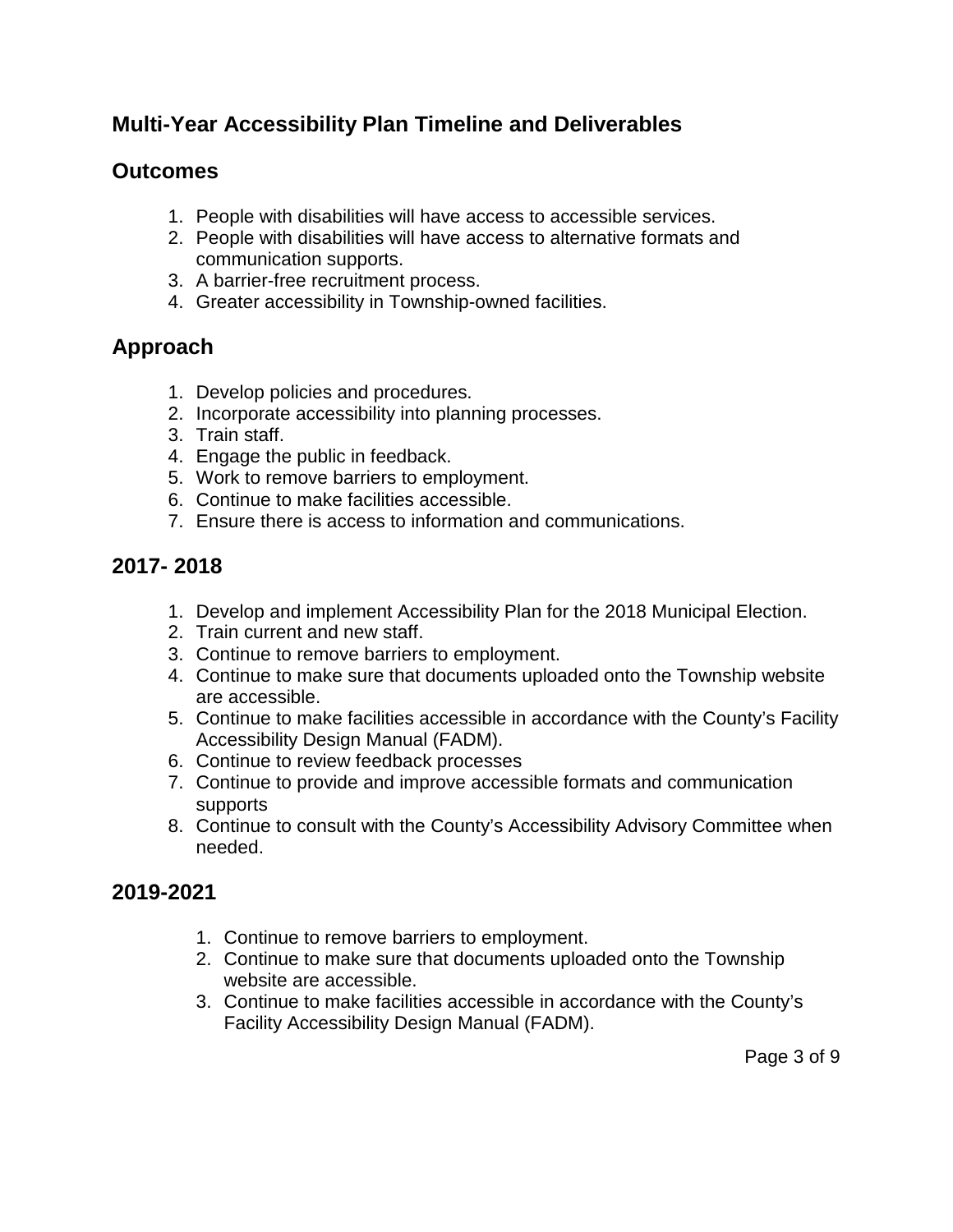- 4. Continue to review feedback processes
- 5. Continue to provide and improve accessible formats and communication supports
- 6. Continue to consult with the County's Accessibility Advisory Committee when needed.

#### **Accessible Customer Service**

The Township of Guelph/Eramosa is committed to ensuring that all customers receive services in a timely and accessible manner. Members of the public will receive customer service in a manner that will meet their needs and ensures integration, independence, dignity and equal opportunity. The Township will achieve this by:

- 1. Reviewing and updating policies to ensure high quality, accessible service.
- 2. Embedding accessibility requirements into staff training and orientation materials.
- 3. Reviewing customer feedback and taking appropriate action.

#### **Progress**

- 1. Amended Township's Accessible Customer Service Policy, 2009, to include the Integrated Accessibility Standard requirements.
- 2. Set up internal processes for staff to request a communication support or alternate format.
- 3. Continue to make alternate formats available through the Township Clerk
- 4. Continue to provide Accessible Customer Service Training to all staff, new employees and volunteers
- 5. Continue to review and update policies to ensure consideration of people with disabilities.
- 6. Continue to review and improve current processes to receive feedback from the public.
- 7. Continue to review and improve current processes on how public can request an alternate format.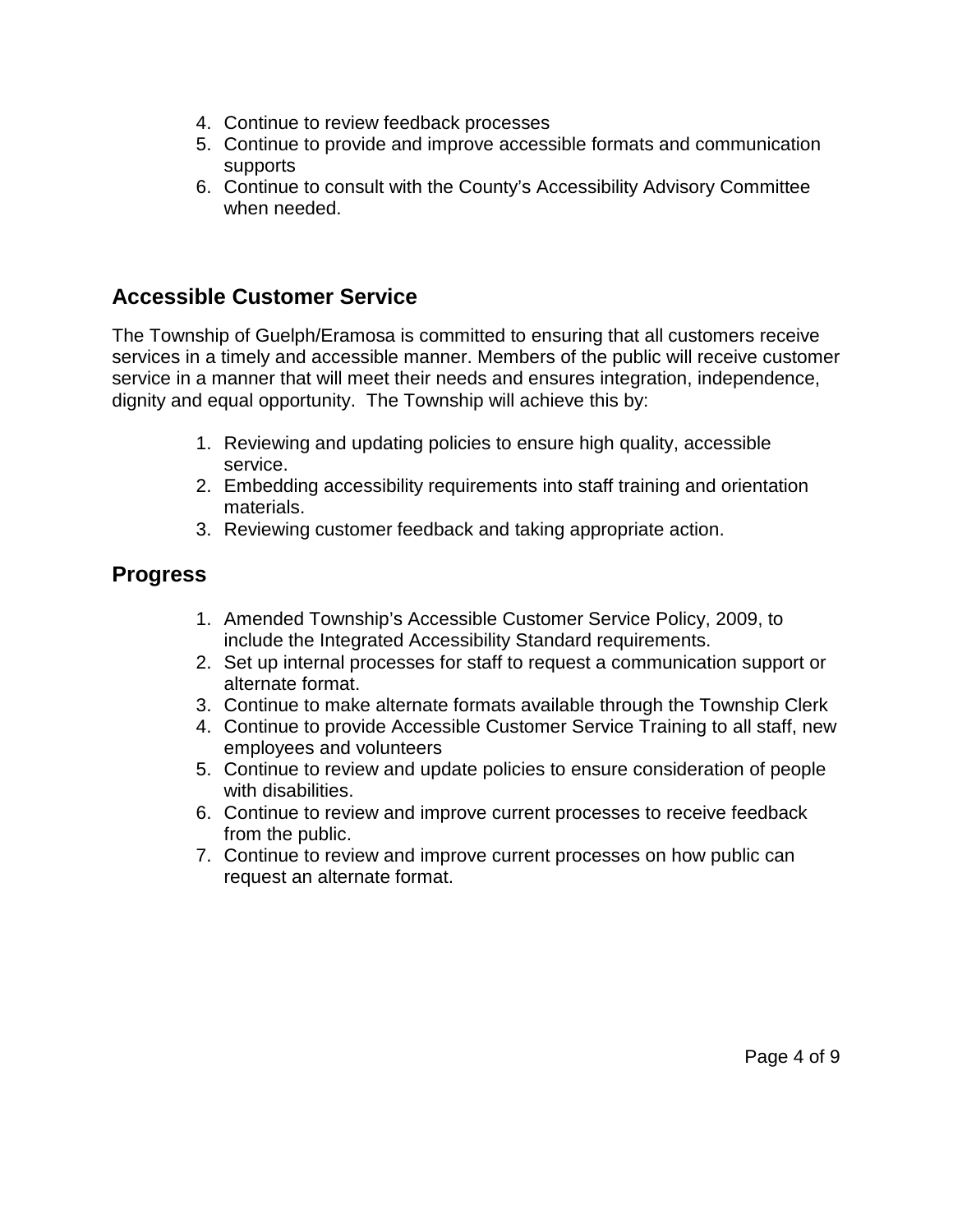#### **Information and Communications**

Information and communications are an important part of the Township of Guelph/Eramosa operations and service provision. It is important to the Township that information and communications are created in a way that considers accessibility.

The Township will follow universal design principles and best practices when developing, implementing and maintaining information and communications strategies and products. This will include: websites, intranet sites, print communications materials as well as face-to-face interactions.

The Township is committed to ensuring that information and communications are available and accessible to people with disabilities. We will do this by:

- 1. Achieving compliance with the Web Content Accessibility Guidelines to ensure that both internal and external websites are accessible to people with disabilities.
- 2. Developing resource materials for creating accessible documents for common software programs such as MS Word, Excel and PowerPoint.
- 3. Developing a training strategy to ensure that staff have the knowledge, tools and technical advice to create accessible materials.

#### **Progress**

- 1. (2012-2013) Create a Plain Language Booklet for Staff
- 2. (2012-2013) Create a Accessible Communications Booklet for Staff
- 3. (2013 and ongoing) Accessible Documents Training (Word and PDF)
	- a. Provide resource material to staff
	- b. Ensure resource material is readily available to staff
	- c. Training specific staff on how to verify and repair PDF's
- 4. (2012-2013) Website Redesign in accordance with WCAG 2.0
- 5. (On-going) Ensure documents are available in an alternate format, upon request.
- 6. (On-going) Review information and communications processes and products to improve accessibility.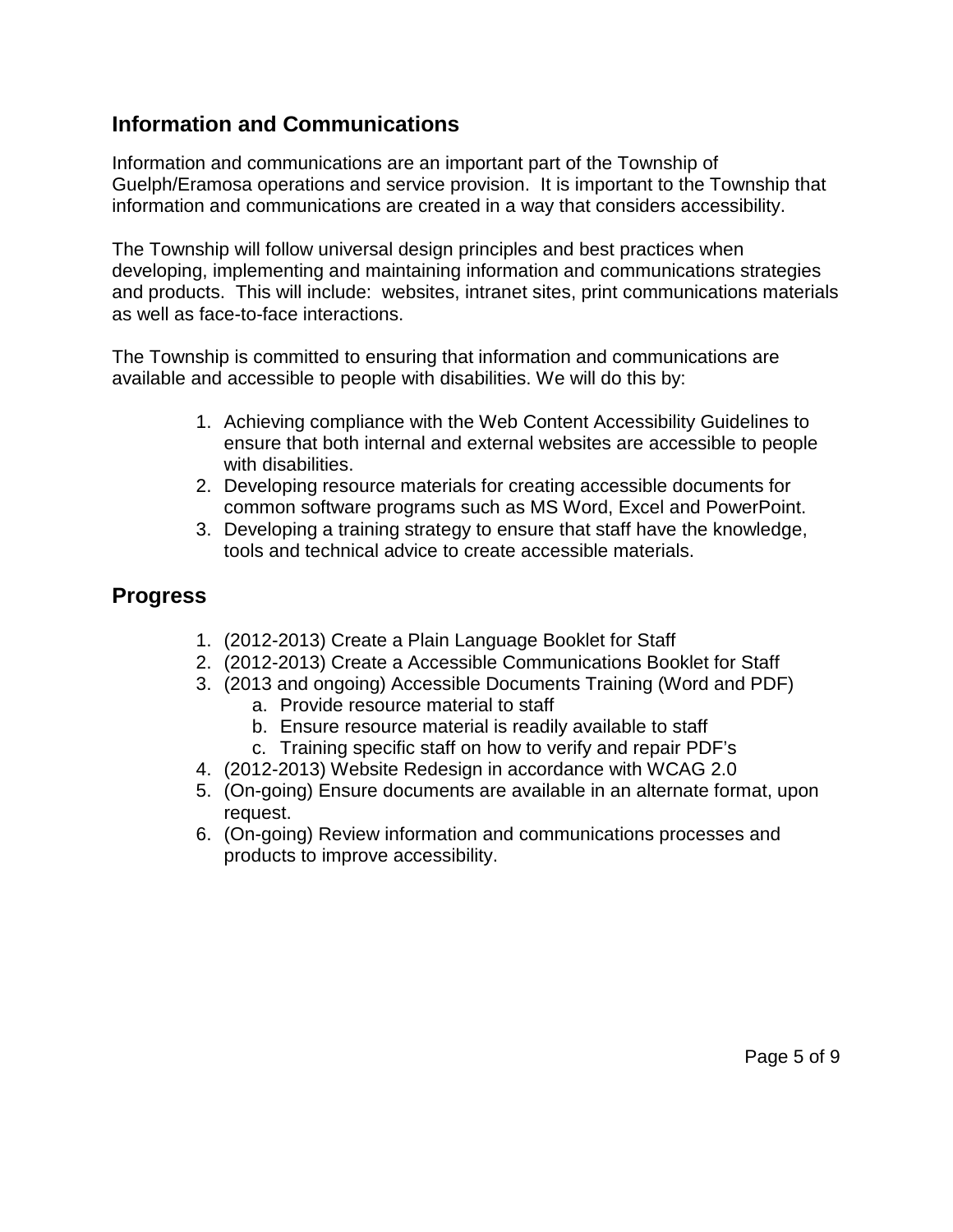#### **Employment**

The County of Wellington is committed to ensuring that the process of finding, getting and keeping a job is as inclusive as possible in order to build an effective workforce. Human Resources staff will receive training in order to meet compliance under the Integrated Accessibility Regulation. It is expected that training will cover a variety of topics, including:

- 1. Understanding employer obligations to provide employment accommodations.
- 2. How to identify and remove barriers in the workplace.
- 3. Enhancing workplace emergency responses through individualized emergency response information and assistance as required.
- 4. Revising individual work plans and developing a manager's guide, tools and templates to remove barriers from the recruitment process.

## **Progress**

- 1. (Ongoing) Accessibility training included as part of new staff orientation.
- 2. (2012-2013) Create an Accommodations Policy for employment.
- 3. (2012-2013) Review and improve recruitment process to remove barriers from the hiring process.
	- a. Review job advertisements and descriptions on a go-forward basis.
	- b. Remove barriers from the selection process. All applicants invited to interviews are asked if they require accommodations in order to participate.
- 4. (Ongoing) Job advertisements are currently posted in a variety of newspapers and websites. Job advertisements and descriptions are available in an alternate format upon request.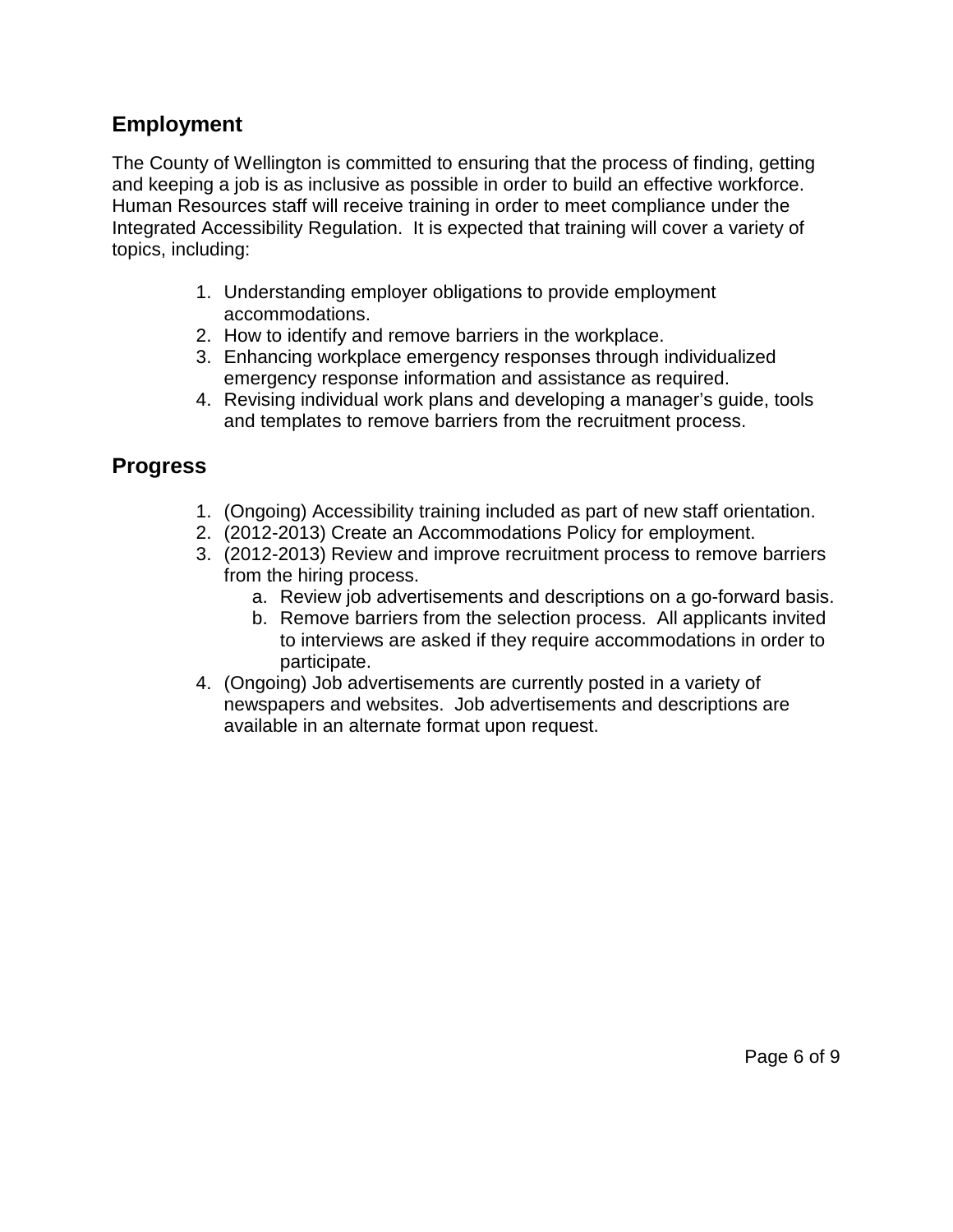### **Transportation**

The majority of the Transportation standard does not apply to the Township of Guelph/Eramosa, as the Township does not have public transit systems.

With regard to the accessibility requirements for taxicabs, the Township of Guelph/Eramosa entered into a reciprocal agreement in 2009 with the County of Wellington. This agreement delegates the authority of the Township to the County for the licensing and regulation of taxicabs, accessible taxicabs and limousine services. In December 2011, the County of Wellington amended Taxi By-Law 5266-11 to reflect the requirements in the Integrated Accessibility Regulation.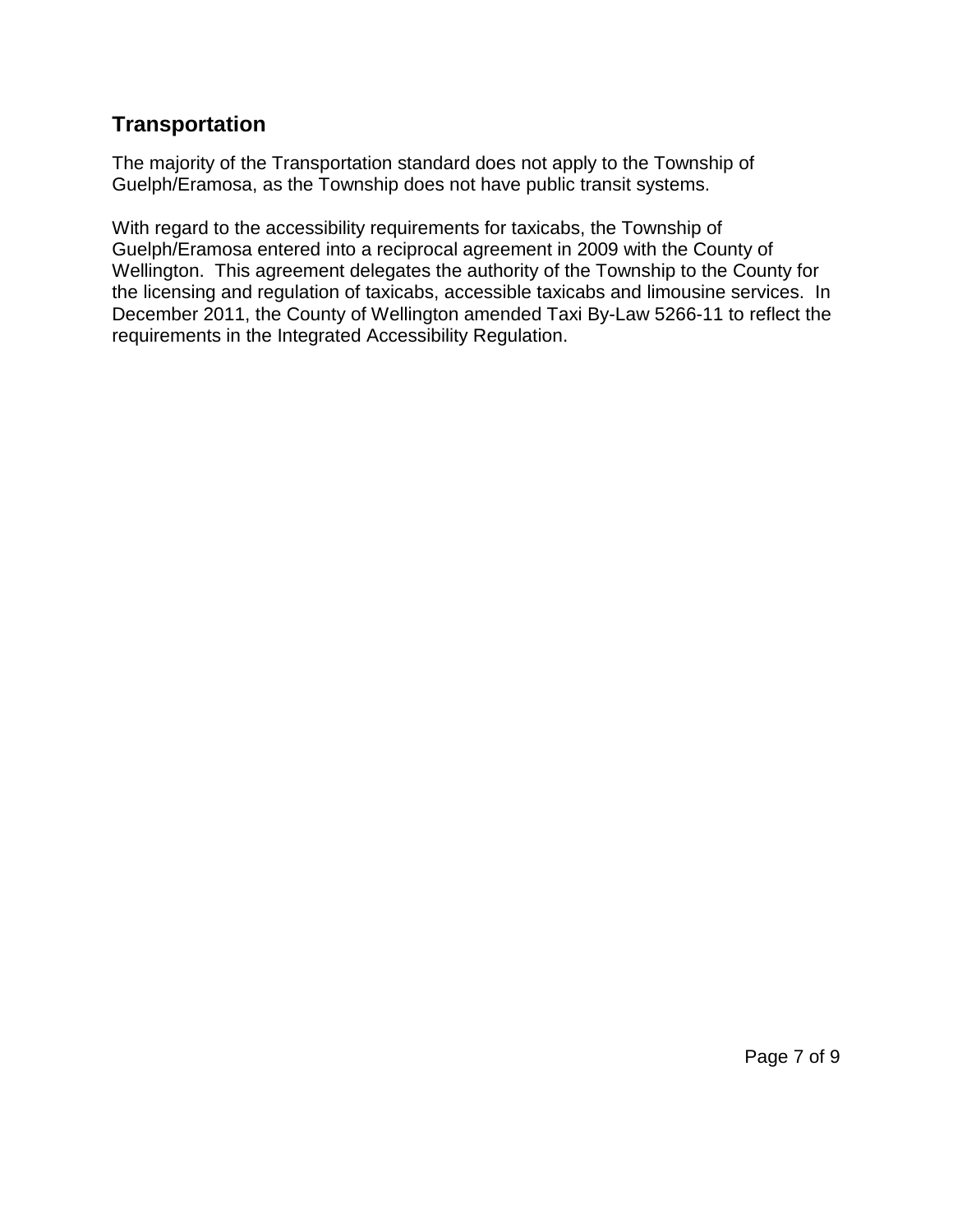#### **Accessible Built Environment**

The Township of Guelph/Eramosa has adopted the County of Wellington Facility Accessibility Design Manual (FADM). The FADM is a manual that addresses accessibility requirements for the design and construction of new facilities, as well as the retrofit, alteration and addition to existing facilities. It incorporates the belief in universal design, which recognizes the broad diversity of people who use Township facilities. Currently, the FADM exceeds the Barrier-Free section of the Ontario Building Code.

The Township of Guelph/Eramosa will strive to ensure that new facilities and extensive renovations are designed and built in accordance with the FADM. Once the Accessible Built Environment Standard has been enacted by the Province of Ontario, the Township will ensure that compliance is met or exceeded.

Accessibility improvements have been or will be increased in to the following buildings and open spaces:

- 1. Rockwood Splash Pad 2008- Fully accessible play area for children
- 2. Marden Park and Community Centre 2009 Fully accessible "Enabling Garden" created at rear of building
- 3. Lloyd Dyer Park 2009 Accessible washroom upgrades
- 4. Rockmosa Park 2010 Rubber surfacing for playground accessibility
- 5. Royal Distributing Athletic Performance Centre 2010 Accessible features included within new construction
- 6. Everton James Lynch Park 2010 Accessibility upgrades
- 7. Rockwood Tennis Courts 2011 Resurfacing for better accessibility
- 8. Rockmosa Community Centre 2012 Accessible washroom upgrades
- 9. Rockwood Town Hall 2012 Installation of accessible doors
- 10.Rockwood Cenotaph 2012 Accessibility upgrades to open space
- 11.Municipal Administration Building 2012-2013 Accessibility upgrades for public and staff areas
- 12.David Masson Park and Eden Mills Park 2013 Accessible play features
- 13.Rockmosa Older Adult Centre 2014 Built to FADM standards.
- 14.Rockmosa Enabling Garden 2014- Full accessible garden built at the rear of the Rockwood Library and Older Adult Centre
- 15.Marden Park 2015 Fully accessible play structure installed.
- 16.Rockmosa Master Plan 2015-2016 Accessible features included within design of future park redevelopment.

All renovation and construction projects moving forward will comply with the FADM.